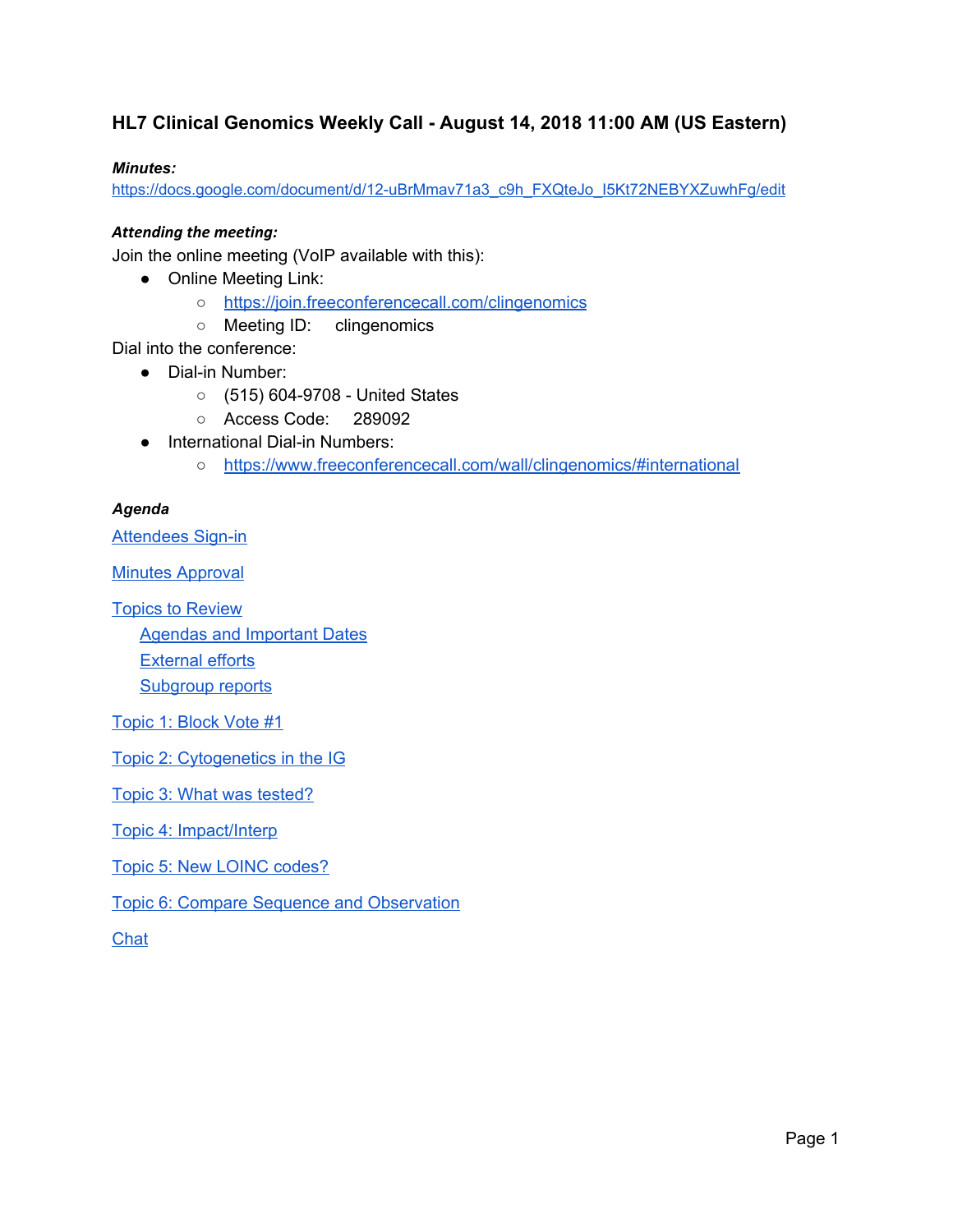### Minutes: [http://bit.ly/2aqVmqz](https://urldefense.proofpoint.com/v2/url?u=http-3A__bit.ly_2aqVmqz&d=DwMGaQ&c=C_O335FEx-vf3XHLXGN8TO1BAxpi8-UjLCbu_DQ0pZI&r=ryg_9rF5dRVeoA6Q9Ubodw&m=GEjJe-Gj7gnwIPMsqeic4AZ9cBtAS3r4qp_XLJWXe4Y&s=XWOFNkLJUJynUJAT_s2gnRI7tnLOd0lnfxd_cnxLH9o&e=)

## Attendees Sign-in

(Presiding co-chair: Bob Milius - NMDP/CIBMTR - bmilius@nmdp.org)

- 1. Andrea Pitkus [apitkus@gmail.com](mailto:apitkus@gmail.com)
- 2. Caterina Lasome iON Informatics for AFMS [cat@ioninformatics.com](mailto:cat@ioninformatics.com)
- 3. Bob Freimuth Mayo Clinic freimuth.robert@mayo.edu
- 4. JD Nolen Children's Mercy Hospital jlnolen@cmh.edu
- 5. Patrick Werner Molit Institute / Heilbronn University patrick.werner@molit.eu
- 6. Dora Finkeisen MOLIT Institute dora.finkeisen@molit.eu
- 7. James Jones BCH james.jones.bch@gmail.com
- 8. Lloyd McKenzie Gevity [lmckenzie@gevityinc.com](mailto:lmckenzie@gevityinc.com)
- 9. Mullai Murugan BCM [murugan@bcm.edu](mailto:murugan@bcm.edu)
- 10. Alex Mankovich Philips [alex.mankovich@philips.com](mailto:alex.mankovich@philips.com)
- 11. Joel Schneider NMDP/CIBMTR [jschneid@nmdp.org](mailto:jschneid@nmdp.org)
- 12. Liz Amos NLM [liz.amos@nih.gov](mailto:liz.amos@nih.gov)
- 13. Joseph Kane Epic jkane@epic.com
- 14. Bob Dolin Elimu Informatics [bdolin@elimu.io](mailto:bdolin@elimu.io)
- 15. Julian Sass Berlin Institute of Health [julian.sass@bihealth.de](mailto:julian.sass@bihealth.de)
- 16. Bret Heale Intermountain Healthcare [bheale@gmail.com](mailto:bheale@gmail.com)
- 17. Jamie Parker Carradora Health [jamie.parker@carradora.com](mailto:jamie.parker@carradora.com)
- 18. Deepak Sharma Mayo Clinic [sharma.deepak2@mayo.edu](mailto:sharma.deepak2@mayo.edu)
- 19. Clem McDonald NLM [clemmcdonald@mail.nih.gov](mailto:clemmcdonald@mail.nih.gov)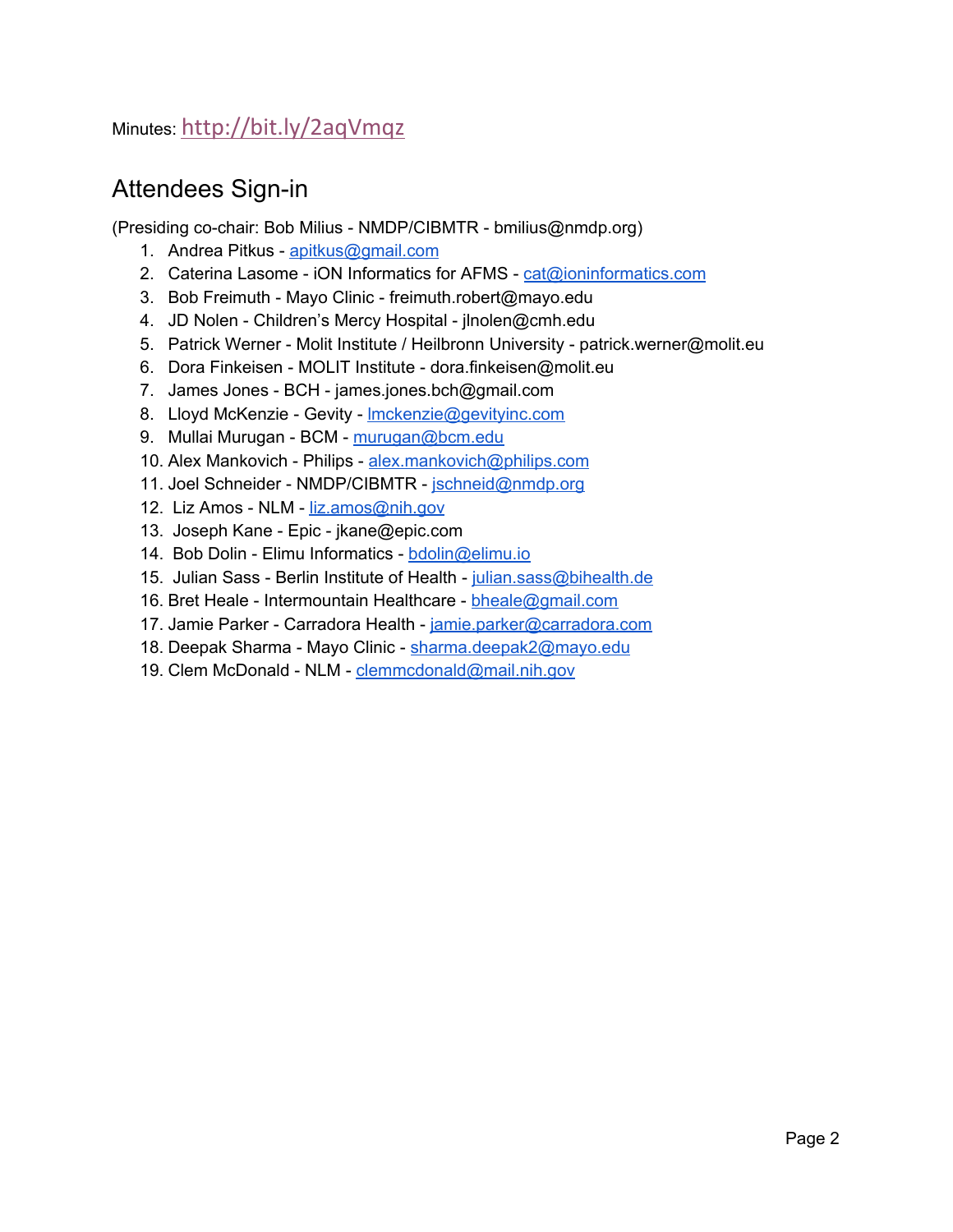# <span id="page-2-0"></span>Minutes Approval

- August 7
	- [http://wiki.hl7.org/index.php?title=File:HL7\\_CG\\_20180807.pdf](http://wiki.hl7.org/index.php?title=File:HL7_CG_20180807.pdf)
	- Motion/2nd to accept minutes: Bob F/ Joseph Kane
	- Discussion: None
	- Vote: Abstain / Nay / Yea: 0 / 0 / 18
	- Result: passes

# <span id="page-2-1"></span>Topics to Review

## <span id="page-2-2"></span>Agendas and Important Dates

| Date      | Co-Chair | Agenda                                                                                                                                          | <b>Important Dates</b>                                                                                                                                                                                                                                                                    |
|-----------|----------|-------------------------------------------------------------------------------------------------------------------------------------------------|-------------------------------------------------------------------------------------------------------------------------------------------------------------------------------------------------------------------------------------------------------------------------------------------|
| 5/29/2018 | Bob M    | <b>Review WGM minutes</b><br>(note that Amnon Shabo edited<br>the minutes regarding the<br>sessions when his ballot<br>comments were discussed) |                                                                                                                                                                                                                                                                                           |
| 6/5/2018  | Kevin    | <b>Ballot comments</b>                                                                                                                          | Jun 6 - Deadline for connectathon proposals<br>to FMG                                                                                                                                                                                                                                     |
| 6/12/2018 | Kevin    | Con call tech<br>Connectathon<br>'Variant Grouping'                                                                                             |                                                                                                                                                                                                                                                                                           |
| 6/19/2018 | Kevin    | Con call tech<br>Connectathon<br><b>Block Vote</b><br>'Variant Grouping'                                                                        |                                                                                                                                                                                                                                                                                           |
| 6/26/2018 | Bob M    |                                                                                                                                                 | June 27 - Connectathon Proposals<br>Due                                                                                                                                                                                                                                                   |
| 7/3/2018  |          |                                                                                                                                                 | Jul 1 - Work groups notify the FMG<br>whether they need to reballot normative<br>packages (due to substantive change),<br>STU resources (due to significant<br>refactoring) or IGs during the Sept. cycle<br>July 6 - Deadline to notify HG of<br>additions/changes to co-chair opentings |
| 7/10/2018 | Bob M    | IG block vote                                                                                                                                   | July 11 - Call for co-chair nominations<br>July 15 - Notification of Intent to Ballot                                                                                                                                                                                                     |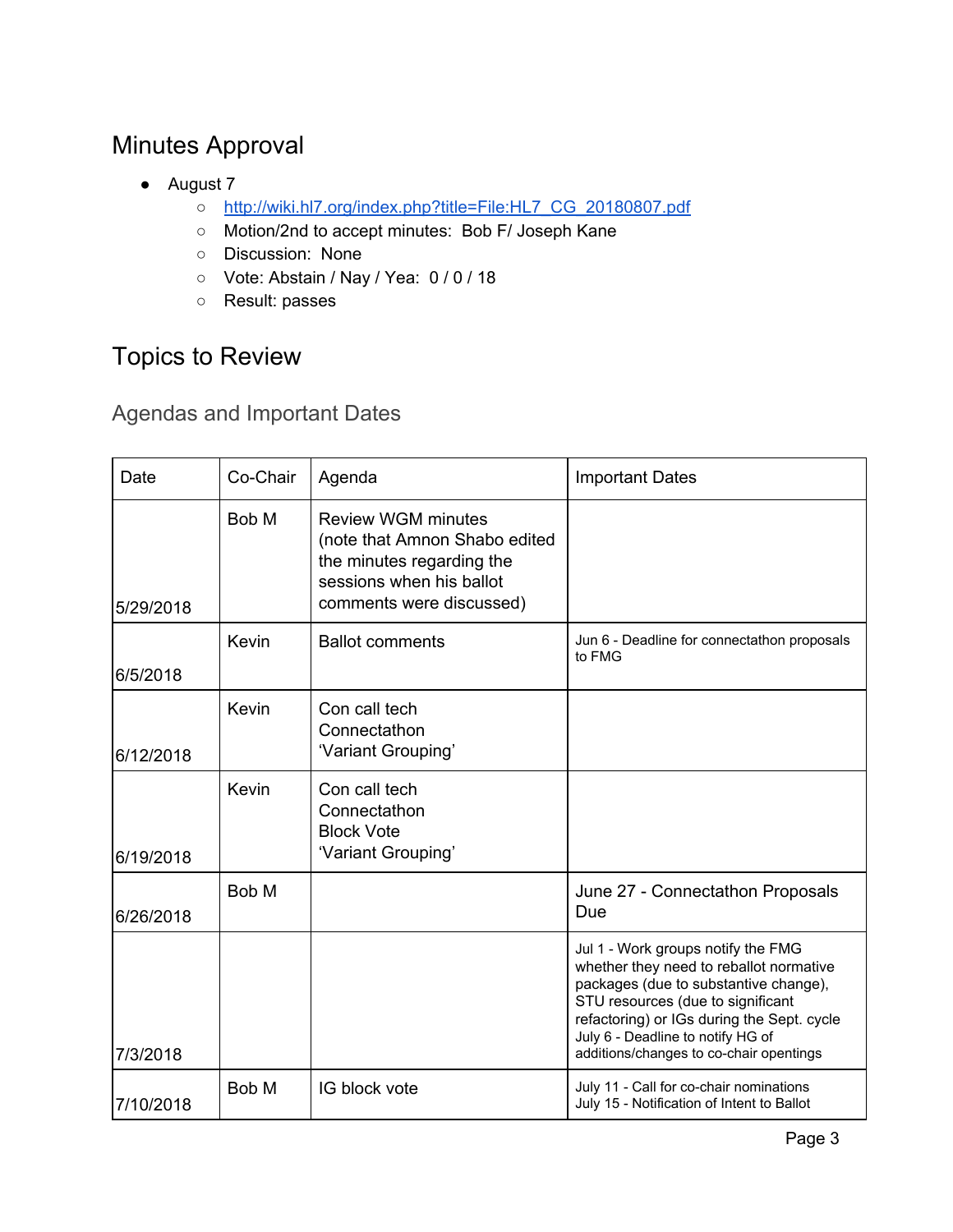|           |         | NIB vote                                                                                                                                                                                                                                                                                                     |                                                                                                                                                                                                                           |
|-----------|---------|--------------------------------------------------------------------------------------------------------------------------------------------------------------------------------------------------------------------------------------------------------------------------------------------------------------|---------------------------------------------------------------------------------------------------------------------------------------------------------------------------------------------------------------------------|
| 7/17/2018 | Bob M   |                                                                                                                                                                                                                                                                                                              |                                                                                                                                                                                                                           |
| 7/24/2018 | Kevin   | <b>Consensus Groups</b><br><b>Definitional Sequence</b>                                                                                                                                                                                                                                                      | July 23 - formation of consensus groups                                                                                                                                                                                   |
| 7/31/2018 | Bob F   | Topic 0: Deadline for<br>resolutions to ballot comments<br>Topic 1: FYI: Ballot Items for<br>follow-up<br>Topic 2: Block Vote #1<br>Topic 3: Block Vote #2<br>Topic 4: Proposed changes to<br><b>Described Variant</b><br>Topic 5: Secondary findings<br>(proposal)<br>Topic 6: Impact vs.<br>Interpretation | Aug 5 - Reconciliation packages must be<br>posted by this date at the absolute latest<br>Aug 10: All substantive reconciliation<br>applied. FHIR Core is frozen, limited QA<br>process for content subject to ballot only |
| 8/7/2018  | Kevin P | Trackers needing follow-up<br><b>Block Vote</b><br>Cytogenetics in the IG<br>Compare Sequence and<br>Observation                                                                                                                                                                                             | Aug 10 - close to co-chair nominations                                                                                                                                                                                    |
| 8/14/2018 | Bob M   | Topic 1: Block Vote #1<br>Topic 2: Impact/Interp<br>Topic 3: New LOINC codes?<br>Topic 4: What was tested?<br>Topic 5: Cytogenetics in the IG<br>Topic 6: Compare Sequence<br>and Observation                                                                                                                | Aug 17: Pre-ballot (and connectathon)<br>content freeze. Publication process begins,<br>including ensuring that content is<br>appropriately flagged for ballot status and<br>there are no last minute QA issues           |
| 8/21/2018 |         |                                                                                                                                                                                                                                                                                                              | Aug 24 - ballot opens for voting                                                                                                                                                                                          |
| 8/28/2018 | Bob M   |                                                                                                                                                                                                                                                                                                              | Aug 31: Deadline to post WGM agenda on<br>the WGM information page (WG Health<br>metric)                                                                                                                                  |
| 9/4/2018  | Bob F   |                                                                                                                                                                                                                                                                                                              |                                                                                                                                                                                                                           |
| 9/11/2018 |         |                                                                                                                                                                                                                                                                                                              |                                                                                                                                                                                                                           |
| 9/18/2018 | Bob M   |                                                                                                                                                                                                                                                                                                              |                                                                                                                                                                                                                           |
| 9/25/2018 |         |                                                                                                                                                                                                                                                                                                              |                                                                                                                                                                                                                           |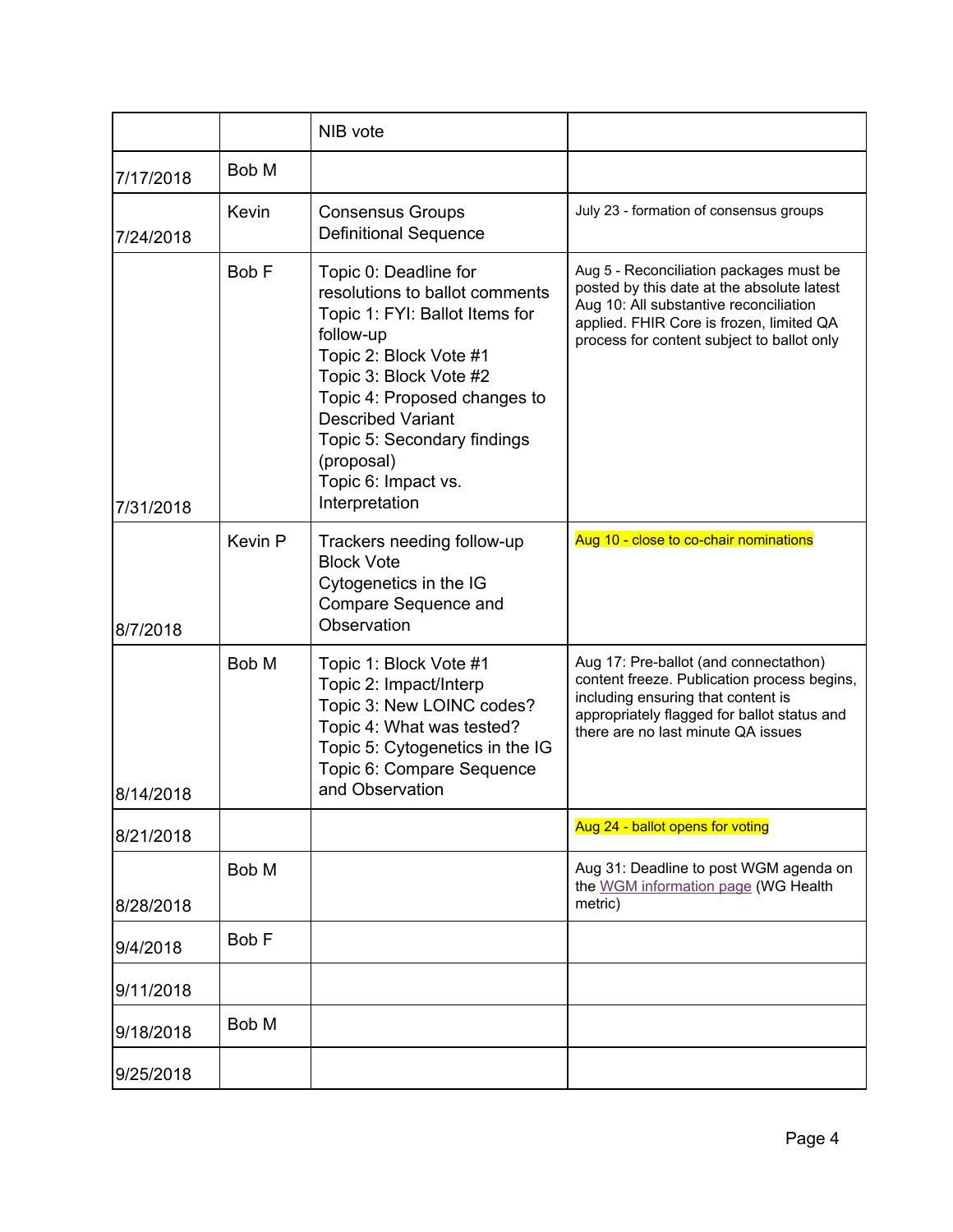## **[32](http://www.hl7.org/events/working_group_meeting/2018/09/) [nd](http://www.hl7.org/events/working_group_meeting/2018/09/) Annual Plenary & [Working](http://www.hl7.org/events/working_group_meeting/2018/09/) Group Meeting**

Sep 29, 2018 to Oct 5, 2018 - Baltimore, MD

### <span id="page-4-0"></span>External efforts

- GA4GH Genomic Knowledge Standards (GKS) (leads: Bob Freimuth, Andy Yates)
	- Variant Representation (formerly VMC)
		- Work continues on two fronts: we are finishing up the last pieces to the 0.2 release (lead by Reece Hart) and we are extending the model to support complex variants (e.g., fuzzy ends) (lead by Larry Babb/Tristan Nelson)
	- Variant Annotation
		- Collecting use cases, prioritizing for modeling work
- DIGITiZe (aka National Academies) (Grant Wood, JD Nolen)
	- ○
- ClinGen/ClinVar (Larry Babb, Bob Freimuth)
	- ○

 $\circ$ 

- CDISC PGx (Dorina B.)
- ONC Sync for Genes (Bob Freimuth)
	- Pilot sites are planning/implementing their respective use cases. ONC will be encouraging their participation in both the Sept 2018 and Jan 2019 FHIR Connectathons.

### <span id="page-4-1"></span>Subgroup reports

- IM (Bob F)
	- [https://docs.google.com/document/d/1azKiQdhAQKuHhxAznEp8141FLdFLACIu8MzF2Lx](https://docs.google.com/document/d/1azKiQdhAQKuHhxAznEp8141FLdFLACIu8MzF2LxADxg/edit#) [ADxg/edit#](https://docs.google.com/document/d/1azKiQdhAQKuHhxAznEp8141FLdFLACIu8MzF2LxADxg/edit#)
		- Draft model docs to be posted 8/16/18 (please review and submit feedback)
- FHIR (Gil)
	- [https://docs.google.com/document/d/1FGCQRtxJKyHhnC1uB\\_t4sJZ9yXbLMGOqPXHPr](https://docs.google.com/document/d/1FGCQRtxJKyHhnC1uB_t4sJZ9yXbLMGOqPXHPr5tSLLQ/edit#heading=h.zfi9l8jfe4la) [5tSLLQ/edit#heading=h.zfi9l8jfe4la](https://docs.google.com/document/d/1FGCQRtxJKyHhnC1uB_t4sJZ9yXbLMGOqPXHPr5tSLLQ/edit#heading=h.zfi9l8jfe4la)
		- Updated various trackers and discussed "What was tested?"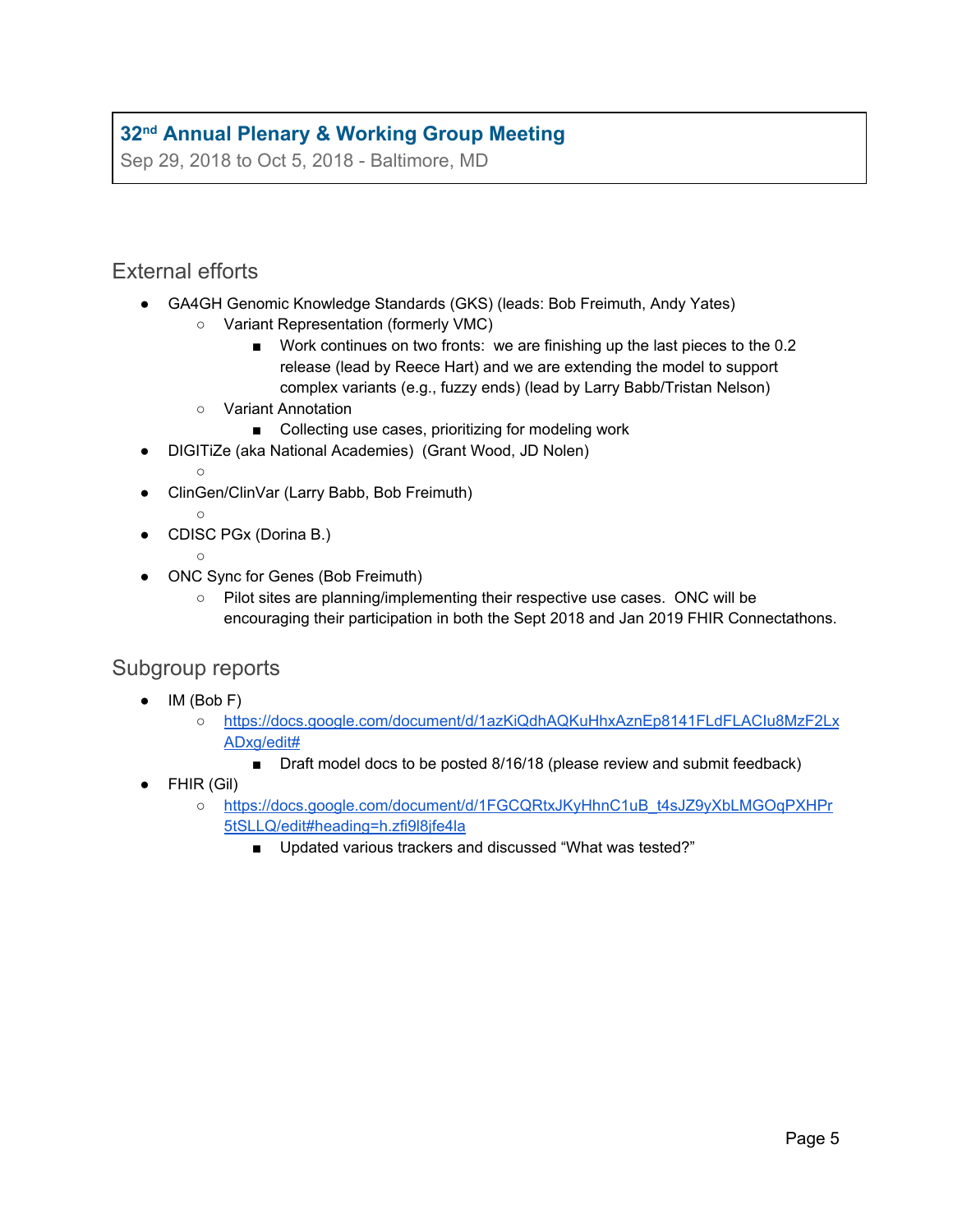## <span id="page-5-0"></span>Topic 1: Block Vote #1

Various trackers related to our "Variant Grouping" discussion.

Comment Submitters

- Bob Milius
- Kevin Power
- Lloyd McKenzie
- Xin Liu

Line Items

- [15890](https://urldefense.proofpoint.com/v2/url?u=https-3A__na01.safelinks.protection.outlook.com_-3Furl-3Dhttp-253A-252F-252Fgforge.hl7.org-252Fgf-252Fproject-252Ffhir-252Ftracker-252F-253Faction-253DTrackerItemEdit-2526tracker-5Fitem-5Fid-253D15890-26data-3D02-257C01-257CKevin.Power-2540cerner.com-257C574be2471d3d4715f27908d5fc8e4c33-257Cfbc493a80d244454a815f4ca58e8c09d-257C0-257C0-257C636692610470865797-26sdata-3Dpq4sxG8uM5jgg-252BI6B9Nsb5vd8qLQQX7h5dDmtsKNhNk-253D-26reserved-3D0&d=DwMFaQ&c=C_O335FEx-vf3XHLXGN8TO1BAxpi8-UjLCbu_DQ0pZI&r=ryg_9rF5dRVeoA6Q9Ubodw&m=8F1uaqfk-3Y-affjnVBehqTwnzRNUCwUY9rC9PJh0Zs&s=Lel3qNkYMDUUNOZJ7NbB5tBPpCwtAJNFWpJNXAS_Dq4&e=) Additional+properties+of+Complex+variant+needed (Lloyd McKenzie) Not **Persuasive**
- [\\*15885](https://urldefense.proofpoint.com/v2/url?u=https-3A__na01.safelinks.protection.outlook.com_-3Furl-3Dhttp-253A-252F-252Fgforge.hl7.org-252Fgf-252Fproject-252Ffhir-252Ftracker-252F-253Faction-253DTrackerItemEdit-2526tracker-5Fitem-5Fid-253D15885-26data-3D02-257C01-257CKevin.Power-2540cerner.com-257C574be2471d3d4715f27908d5fc8e4c33-257Cfbc493a80d244454a815f4ca58e8c09d-257C0-257C0-257C636692610470865797-26sdata-3DMPsNB17holjxohDs7tXQhVE7FsYAyicglAuUK08YkT0-253D-26reserved-3D0&d=DwMFaQ&c=C_O335FEx-vf3XHLXGN8TO1BAxpi8-UjLCbu_DQ0pZI&r=ryg_9rF5dRVeoA6Q9Ubodw&m=8F1uaqfk-3Y-affjnVBehqTwnzRNUCwUY9rC9PJh0Zs&s=7_yYhggQ-v_QpdJan2kJ3EBfYPm3ocCyiZhuq24n5z8&e=) Should+consider+how+the+PhaseSet+match+to+the+IG+strucuture (Xin Liu) Persuasive with Mod
- [\\*16173](https://urldefense.proofpoint.com/v2/url?u=https-3A__na01.safelinks.protection.outlook.com_-3Furl-3Dhttp-253A-252F-252Fgforge.hl7.org-252Fgf-252Fproject-252Ffhir-252Ftracker-252F-253Faction-253DTrackerItemEdit-2526tracker-5Fitem-5Fid-253D16173-26data-3D02-257C01-257CKevin.Power-2540cerner.com-257C574be2471d3d4715f27908d5fc8e4c33-257Cfbc493a80d244454a815f4ca58e8c09d-257C0-257C0-257C636692610470875802-26sdata-3DVbGX2n6hgjD3CMjJuFANVe6JX28Uwy6ghGUd9ymPLu4-253D-26reserved-3D0&d=DwMFaQ&c=C_O335FEx-vf3XHLXGN8TO1BAxpi8-UjLCbu_DQ0pZI&r=ryg_9rF5dRVeoA6Q9Ubodw&m=8F1uaqfk-3Y-affjnVBehqTwnzRNUCwUY9rC9PJh0Zs&s=OXZ5bYgwwwjihCubWCQGCRQZ5dqLBw91-wqa9wOeHOU&e=)

Clarify+usage+of+Genotype%2FHaplotype%2FSequenceConfiguration+or+remove+for+ now (Kevin Power) In Person Persuasive with Mod

- [\\*16472](https://urldefense.proofpoint.com/v2/url?u=https-3A__na01.safelinks.protection.outlook.com_-3Furl-3Dhttp-253A-252F-252Fgforge.hl7.org-252Fgf-252Fproject-252Ffhir-252Ftracker-252F-253Faction-253DTrackerItemEdit-2526tracker-5Fitem-5Fid-253D16472-26data-3D02-257C01-257CKevin.Power-2540cerner.com-257C574be2471d3d4715f27908d5fc8e4c33-257Cfbc493a80d244454a815f4ca58e8c09d-257C0-257C0-257C636692610470875802-26sdata-3DrWJOwnjjNTlXsrDIMAa3nvuHZBr1e5VlAadDyngd03c-253D-26reserved-3D0&d=DwMFaQ&c=C_O335FEx-vf3XHLXGN8TO1BAxpi8-UjLCbu_DQ0pZI&r=ryg_9rF5dRVeoA6Q9Ubodw&m=8F1uaqfk-3Y-affjnVBehqTwnzRNUCwUY9rC9PJh0Zs&s=P8PIJdTUaQbkjw8xOlf8g2ZUvjq0ROsxOZGfq3Oxye0&e=) clarify+allelic-phase (Bob Milius) Persuasive with Mod
- [\\*16496](https://urldefense.proofpoint.com/v2/url?u=https-3A__na01.safelinks.protection.outlook.com_-3Furl-3Dhttp-253A-252F-252Fgforge.hl7.org-252Fgf-252Fproject-252Ffhir-252Ftracker-252F-253Faction-253DTrackerItemEdit-2526tracker-5Fitem-5Fid-253D16496-26data-3D02-257C01-257CKevin.Power-2540cerner.com-257C574be2471d3d4715f27908d5fc8e4c33-257Cfbc493a80d244454a815f4ca58e8c09d-257C0-257C0-257C636692610470885811-26sdata-3DML1OIEwBYEap-252F-252BC98gEo6kNh29yGrTTyTF-252FNSgGMRhI-253D-26reserved-3D0&d=DwMFaQ&c=C_O335FEx-vf3XHLXGN8TO1BAxpi8-UjLCbu_DQ0pZI&r=ryg_9rF5dRVeoA6Q9Ubodw&m=8F1uaqfk-3Y-affjnVBehqTwnzRNUCwUY9rC9PJh0Zs&s=Ku4P9Kpz-k-XZNY8-7H0gWjqYQWeEtIkNP-kMi99gXA&e=) phase+set+of+sequences+%28not+variants%29 (Bob Milius) In Person Persuasive with Mod
- [\\*16512](https://urldefense.proofpoint.com/v2/url?u=https-3A__na01.safelinks.protection.outlook.com_-3Furl-3Dhttp-253A-252F-252Fgforge.hl7.org-252Fgf-252Fproject-252Ffhir-252Ftracker-252F-253Faction-253DTrackerItemEdit-2526tracker-5Fitem-5Fid-253D16512-26data-3D02-257C01-257CKevin.Power-2540cerner.com-257C574be2471d3d4715f27908d5fc8e4c33-257Cfbc493a80d244454a815f4ca58e8c09d-257C0-257C0-257C636692610470885811-26sdata-3DLZsRl4Uk2pWnMM7Fys6S9AThE4UCX8JhxN-252BAecYrCdw-253D-26reserved-3D0&d=DwMFaQ&c=C_O335FEx-vf3XHLXGN8TO1BAxpi8-UjLCbu_DQ0pZI&r=ryg_9rF5dRVeoA6Q9Ubodw&m=8F1uaqfk-3Y-affjnVBehqTwnzRNUCwUY9rC9PJh0Zs&s=kQwDGezWz9e9cHbcIo58JOR4CZzSrrWgDFfvCG6D_fU&e=) Sequence+Configuration+cardinality (Bob Milius) Persuasive with Mod

#### \*Mod from [16173](https://urldefense.proofpoint.com/v2/url?u=https-3A__na01.safelinks.protection.outlook.com_-3Furl-3Dhttp-253A-252F-252Fgforge.hl7.org-252Fgf-252Fproject-252Ffhir-252Ftracker-252F-253Faction-253DTrackerItemEdit-2526tracker-5Fitem-5Fid-253D16173-26data-3D02-257C01-257CKevin.Power-2540cerner.com-257C574be2471d3d4715f27908d5fc8e4c33-257Cfbc493a80d244454a815f4ca58e8c09d-257C0-257C0-257C636692610470875802-26sdata-3DVbGX2n6hgjD3CMjJuFANVe6JX28Uwy6ghGUd9ymPLu4-253D-26reserved-3D0&d=DwMFaQ&c=C_O335FEx-vf3XHLXGN8TO1BAxpi8-UjLCbu_DQ0pZI&r=ryg_9rF5dRVeoA6Q9Ubodw&m=8F1uaqfk-3Y-affjnVBehqTwnzRNUCwUY9rC9PJh0Zs&s=OXZ5bYgwwwjihCubWCQGCRQZ5dqLBw91-wqa9wOeHOU&e=)

- "*Sequence Configuration*"
	- Rename to "Sequence Phase Relationship"
- *● "Sequence Phase Relationship".focus:*
	- $\circ$  Change cardinality to 0..\* Supports more than two 'in-cis' findings with appropriate cautions about indicating multiple 'in-trans' findings
	- Make Sequence a valid target Support HLA and potentially other use cases
- *● "Sequence Phase Relationship".method:*
	- Use same LOINC as allelic phase basis
	- Required Pattern: {"coding":[{"system":"[http://loinc.org"](http://loinc.org/),"code":"82309-6"}]}
	- Binding: LOINC Answer List [LL4050-2](https://r.details.loinc.org/AnswerList/LL4050-2.html) (prefered)
- *● Haplotype.method:*
	- Use same LOINC as allelic phase basis
	- Required Pattern: {"coding":[{"system":"[http://loinc.org"](http://loinc.org/),"code":"82309-6"}]}
	- Binding: LOINC Answer List [LL4050-2](https://r.details.loinc.org/AnswerList/LL4050-2.html) (prefered)
- *● DescribedVariant profile:*
	- Remove "allelic phase" component
		- {"coding":[{"system":"[http://loinc.org"](http://loinc.org/),"code":"82120-7"}]}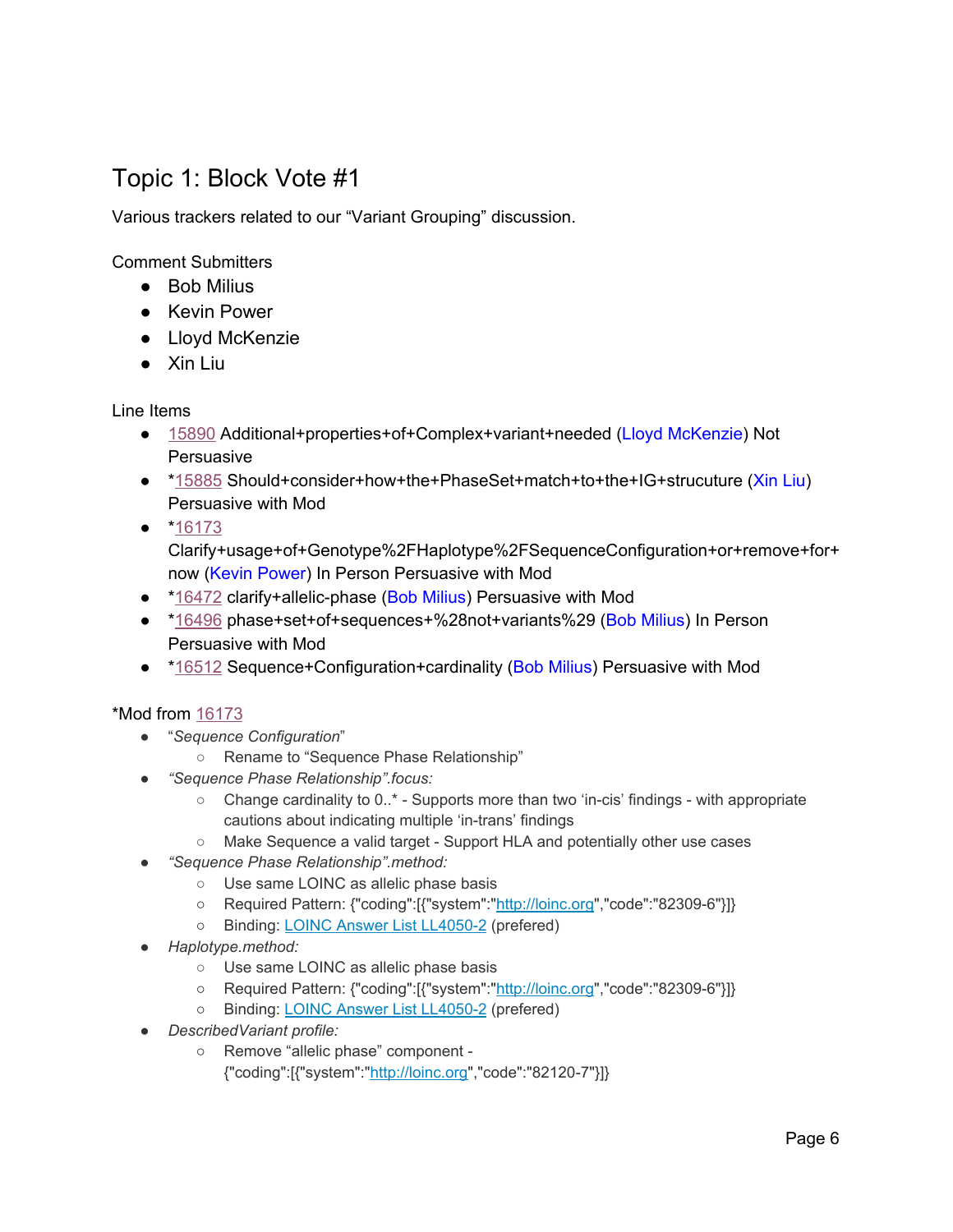- Remove "allelic phase basis" component {"coding":[{"system":"[http://loinc.org"](http://loinc.org/),"code":"82309-6"}]}
- change "required" to "prefered" for loinc answer list for method
	- Motion/2nd to accept block: Lloyd/ Bob D
	- Discussion: none
	- Vote: Abstain / Nay / Yea: 0 / 0 / 18
	- Result: passes

# <span id="page-6-0"></span>Topic 2: Cytogenetics in the IG

- from last week: Clem will finalize this proposal and share with the group. Kevin will then move the proposal into the appropriate ballot comments.
	- sent to Kevin last night
	- will be sent to listserv
- Block to be sent:
	- [https://gforge.hl7.org/gf/project/fhir/tracker/?action=TrackerItemBrowse&tracker\\_i](https://gforge.hl7.org/gf/project/fhir/tracker/?action=TrackerItemBrowse&tracker_id=677&querynav=%2Fgf%2Fproject%2Ffhir%2Ftracker%2F%3Faction%3DTrackerItemBrowse%26tracker_id%3D677%26forget_query%3D1&quickquery=1&tracker_item_id=&summary=&submitted_by=&priority=&assigned_to=&extra_field%5B4214%5D=&extra_field%5B4215%5D=&extra_field%5B4060%5D=&extra_field%5B3631%5D=&extra_field%5B3807%5D=&extra_field%5B3808%5D=&extra_field%5B3628%5D=13106&extra_field%5B3626%5D=&extra_field%5B4065%5D=&extra_field%5B4092%5D=&extra_field%5B4063%5D=18940&extra_field%5B4062%5D=&extra_field%5B2415%5D=&extra_field%5B4252%5D=&extra_field%5B3633%5D=&extra_field%5B3969%5D=&extra_field%5B4069%5D=&extra_field%5B4066%5D=&extra_field%5B4071%5D=&extra_field%5B3632%5D=&sortcol=last_modified_date&sortord=ASC) [d=677&querynav=%2Fgf%2Fproject%2Ffhir%2Ftracker%2F%3Faction%3DTrac](https://gforge.hl7.org/gf/project/fhir/tracker/?action=TrackerItemBrowse&tracker_id=677&querynav=%2Fgf%2Fproject%2Ffhir%2Ftracker%2F%3Faction%3DTrackerItemBrowse%26tracker_id%3D677%26forget_query%3D1&quickquery=1&tracker_item_id=&summary=&submitted_by=&priority=&assigned_to=&extra_field%5B4214%5D=&extra_field%5B4215%5D=&extra_field%5B4060%5D=&extra_field%5B3631%5D=&extra_field%5B3807%5D=&extra_field%5B3808%5D=&extra_field%5B3628%5D=13106&extra_field%5B3626%5D=&extra_field%5B4065%5D=&extra_field%5B4092%5D=&extra_field%5B4063%5D=18940&extra_field%5B4062%5D=&extra_field%5B2415%5D=&extra_field%5B4252%5D=&extra_field%5B3633%5D=&extra_field%5B3969%5D=&extra_field%5B4069%5D=&extra_field%5B4066%5D=&extra_field%5B4071%5D=&extra_field%5B3632%5D=&sortcol=last_modified_date&sortord=ASC) [kerItemBrowse%26tracker\\_id%3D677%26forget\\_query%3D1&quickquery=1&tra](https://gforge.hl7.org/gf/project/fhir/tracker/?action=TrackerItemBrowse&tracker_id=677&querynav=%2Fgf%2Fproject%2Ffhir%2Ftracker%2F%3Faction%3DTrackerItemBrowse%26tracker_id%3D677%26forget_query%3D1&quickquery=1&tracker_item_id=&summary=&submitted_by=&priority=&assigned_to=&extra_field%5B4214%5D=&extra_field%5B4215%5D=&extra_field%5B4060%5D=&extra_field%5B3631%5D=&extra_field%5B3807%5D=&extra_field%5B3808%5D=&extra_field%5B3628%5D=13106&extra_field%5B3626%5D=&extra_field%5B4065%5D=&extra_field%5B4092%5D=&extra_field%5B4063%5D=18940&extra_field%5B4062%5D=&extra_field%5B2415%5D=&extra_field%5B4252%5D=&extra_field%5B3633%5D=&extra_field%5B3969%5D=&extra_field%5B4069%5D=&extra_field%5B4066%5D=&extra_field%5B4071%5D=&extra_field%5B3632%5D=&sortcol=last_modified_date&sortord=ASC) [cker\\_item\\_id=&summary=&submitted\\_by=&priority=&assigned\\_to=&extra\\_field%](https://gforge.hl7.org/gf/project/fhir/tracker/?action=TrackerItemBrowse&tracker_id=677&querynav=%2Fgf%2Fproject%2Ffhir%2Ftracker%2F%3Faction%3DTrackerItemBrowse%26tracker_id%3D677%26forget_query%3D1&quickquery=1&tracker_item_id=&summary=&submitted_by=&priority=&assigned_to=&extra_field%5B4214%5D=&extra_field%5B4215%5D=&extra_field%5B4060%5D=&extra_field%5B3631%5D=&extra_field%5B3807%5D=&extra_field%5B3808%5D=&extra_field%5B3628%5D=13106&extra_field%5B3626%5D=&extra_field%5B4065%5D=&extra_field%5B4092%5D=&extra_field%5B4063%5D=18940&extra_field%5B4062%5D=&extra_field%5B2415%5D=&extra_field%5B4252%5D=&extra_field%5B3633%5D=&extra_field%5B3969%5D=&extra_field%5B4069%5D=&extra_field%5B4066%5D=&extra_field%5B4071%5D=&extra_field%5B3632%5D=&sortcol=last_modified_date&sortord=ASC) [5B4214%5D=&extra\\_field%5B4215%5D=&extra\\_field%5B4060%5D=&extra\\_fiel](https://gforge.hl7.org/gf/project/fhir/tracker/?action=TrackerItemBrowse&tracker_id=677&querynav=%2Fgf%2Fproject%2Ffhir%2Ftracker%2F%3Faction%3DTrackerItemBrowse%26tracker_id%3D677%26forget_query%3D1&quickquery=1&tracker_item_id=&summary=&submitted_by=&priority=&assigned_to=&extra_field%5B4214%5D=&extra_field%5B4215%5D=&extra_field%5B4060%5D=&extra_field%5B3631%5D=&extra_field%5B3807%5D=&extra_field%5B3808%5D=&extra_field%5B3628%5D=13106&extra_field%5B3626%5D=&extra_field%5B4065%5D=&extra_field%5B4092%5D=&extra_field%5B4063%5D=18940&extra_field%5B4062%5D=&extra_field%5B2415%5D=&extra_field%5B4252%5D=&extra_field%5B3633%5D=&extra_field%5B3969%5D=&extra_field%5B4069%5D=&extra_field%5B4066%5D=&extra_field%5B4071%5D=&extra_field%5B3632%5D=&sortcol=last_modified_date&sortord=ASC) [d%5B3631%5D=&extra\\_field%5B3807%5D=&extra\\_field%5B3808%5D=&extra\\_](https://gforge.hl7.org/gf/project/fhir/tracker/?action=TrackerItemBrowse&tracker_id=677&querynav=%2Fgf%2Fproject%2Ffhir%2Ftracker%2F%3Faction%3DTrackerItemBrowse%26tracker_id%3D677%26forget_query%3D1&quickquery=1&tracker_item_id=&summary=&submitted_by=&priority=&assigned_to=&extra_field%5B4214%5D=&extra_field%5B4215%5D=&extra_field%5B4060%5D=&extra_field%5B3631%5D=&extra_field%5B3807%5D=&extra_field%5B3808%5D=&extra_field%5B3628%5D=13106&extra_field%5B3626%5D=&extra_field%5B4065%5D=&extra_field%5B4092%5D=&extra_field%5B4063%5D=18940&extra_field%5B4062%5D=&extra_field%5B2415%5D=&extra_field%5B4252%5D=&extra_field%5B3633%5D=&extra_field%5B3969%5D=&extra_field%5B4069%5D=&extra_field%5B4066%5D=&extra_field%5B4071%5D=&extra_field%5B3632%5D=&sortcol=last_modified_date&sortord=ASC) [field%5B3628%5D=13106&extra\\_field%5B3626%5D=&extra\\_field%5B4065%5D](https://gforge.hl7.org/gf/project/fhir/tracker/?action=TrackerItemBrowse&tracker_id=677&querynav=%2Fgf%2Fproject%2Ffhir%2Ftracker%2F%3Faction%3DTrackerItemBrowse%26tracker_id%3D677%26forget_query%3D1&quickquery=1&tracker_item_id=&summary=&submitted_by=&priority=&assigned_to=&extra_field%5B4214%5D=&extra_field%5B4215%5D=&extra_field%5B4060%5D=&extra_field%5B3631%5D=&extra_field%5B3807%5D=&extra_field%5B3808%5D=&extra_field%5B3628%5D=13106&extra_field%5B3626%5D=&extra_field%5B4065%5D=&extra_field%5B4092%5D=&extra_field%5B4063%5D=18940&extra_field%5B4062%5D=&extra_field%5B2415%5D=&extra_field%5B4252%5D=&extra_field%5B3633%5D=&extra_field%5B3969%5D=&extra_field%5B4069%5D=&extra_field%5B4066%5D=&extra_field%5B4071%5D=&extra_field%5B3632%5D=&sortcol=last_modified_date&sortord=ASC) [=&extra\\_field%5B4092%5D=&extra\\_field%5B4063%5D=18940&extra\\_field%5B](https://gforge.hl7.org/gf/project/fhir/tracker/?action=TrackerItemBrowse&tracker_id=677&querynav=%2Fgf%2Fproject%2Ffhir%2Ftracker%2F%3Faction%3DTrackerItemBrowse%26tracker_id%3D677%26forget_query%3D1&quickquery=1&tracker_item_id=&summary=&submitted_by=&priority=&assigned_to=&extra_field%5B4214%5D=&extra_field%5B4215%5D=&extra_field%5B4060%5D=&extra_field%5B3631%5D=&extra_field%5B3807%5D=&extra_field%5B3808%5D=&extra_field%5B3628%5D=13106&extra_field%5B3626%5D=&extra_field%5B4065%5D=&extra_field%5B4092%5D=&extra_field%5B4063%5D=18940&extra_field%5B4062%5D=&extra_field%5B2415%5D=&extra_field%5B4252%5D=&extra_field%5B3633%5D=&extra_field%5B3969%5D=&extra_field%5B4069%5D=&extra_field%5B4066%5D=&extra_field%5B4071%5D=&extra_field%5B3632%5D=&sortcol=last_modified_date&sortord=ASC) [4062%5D=&extra\\_field%5B2415%5D=&extra\\_field%5B4252%5D=&extra\\_field%](https://gforge.hl7.org/gf/project/fhir/tracker/?action=TrackerItemBrowse&tracker_id=677&querynav=%2Fgf%2Fproject%2Ffhir%2Ftracker%2F%3Faction%3DTrackerItemBrowse%26tracker_id%3D677%26forget_query%3D1&quickquery=1&tracker_item_id=&summary=&submitted_by=&priority=&assigned_to=&extra_field%5B4214%5D=&extra_field%5B4215%5D=&extra_field%5B4060%5D=&extra_field%5B3631%5D=&extra_field%5B3807%5D=&extra_field%5B3808%5D=&extra_field%5B3628%5D=13106&extra_field%5B3626%5D=&extra_field%5B4065%5D=&extra_field%5B4092%5D=&extra_field%5B4063%5D=18940&extra_field%5B4062%5D=&extra_field%5B2415%5D=&extra_field%5B4252%5D=&extra_field%5B3633%5D=&extra_field%5B3969%5D=&extra_field%5B4069%5D=&extra_field%5B4066%5D=&extra_field%5B4071%5D=&extra_field%5B3632%5D=&sortcol=last_modified_date&sortord=ASC) [5B3633%5D=&extra\\_field%5B3969%5D=&extra\\_field%5B4069%5D=&extra\\_fiel](https://gforge.hl7.org/gf/project/fhir/tracker/?action=TrackerItemBrowse&tracker_id=677&querynav=%2Fgf%2Fproject%2Ffhir%2Ftracker%2F%3Faction%3DTrackerItemBrowse%26tracker_id%3D677%26forget_query%3D1&quickquery=1&tracker_item_id=&summary=&submitted_by=&priority=&assigned_to=&extra_field%5B4214%5D=&extra_field%5B4215%5D=&extra_field%5B4060%5D=&extra_field%5B3631%5D=&extra_field%5B3807%5D=&extra_field%5B3808%5D=&extra_field%5B3628%5D=13106&extra_field%5B3626%5D=&extra_field%5B4065%5D=&extra_field%5B4092%5D=&extra_field%5B4063%5D=18940&extra_field%5B4062%5D=&extra_field%5B2415%5D=&extra_field%5B4252%5D=&extra_field%5B3633%5D=&extra_field%5B3969%5D=&extra_field%5B4069%5D=&extra_field%5B4066%5D=&extra_field%5B4071%5D=&extra_field%5B3632%5D=&sortcol=last_modified_date&sortord=ASC) [d%5B4066%5D=&extra\\_field%5B4071%5D=&extra\\_field%5B3632%5D=&sortcol](https://gforge.hl7.org/gf/project/fhir/tracker/?action=TrackerItemBrowse&tracker_id=677&querynav=%2Fgf%2Fproject%2Ffhir%2Ftracker%2F%3Faction%3DTrackerItemBrowse%26tracker_id%3D677%26forget_query%3D1&quickquery=1&tracker_item_id=&summary=&submitted_by=&priority=&assigned_to=&extra_field%5B4214%5D=&extra_field%5B4215%5D=&extra_field%5B4060%5D=&extra_field%5B3631%5D=&extra_field%5B3807%5D=&extra_field%5B3808%5D=&extra_field%5B3628%5D=13106&extra_field%5B3626%5D=&extra_field%5B4065%5D=&extra_field%5B4092%5D=&extra_field%5B4063%5D=18940&extra_field%5B4062%5D=&extra_field%5B2415%5D=&extra_field%5B4252%5D=&extra_field%5B3633%5D=&extra_field%5B3969%5D=&extra_field%5B4069%5D=&extra_field%5B4066%5D=&extra_field%5B4071%5D=&extra_field%5B3632%5D=&sortcol=last_modified_date&sortord=ASC) [=last\\_modified\\_date&sortord=ASC](https://gforge.hl7.org/gf/project/fhir/tracker/?action=TrackerItemBrowse&tracker_id=677&querynav=%2Fgf%2Fproject%2Ffhir%2Ftracker%2F%3Faction%3DTrackerItemBrowse%26tracker_id%3D677%26forget_query%3D1&quickquery=1&tracker_item_id=&summary=&submitted_by=&priority=&assigned_to=&extra_field%5B4214%5D=&extra_field%5B4215%5D=&extra_field%5B4060%5D=&extra_field%5B3631%5D=&extra_field%5B3807%5D=&extra_field%5B3808%5D=&extra_field%5B3628%5D=13106&extra_field%5B3626%5D=&extra_field%5B4065%5D=&extra_field%5B4092%5D=&extra_field%5B4063%5D=18940&extra_field%5B4062%5D=&extra_field%5B2415%5D=&extra_field%5B4252%5D=&extra_field%5B3633%5D=&extra_field%5B3969%5D=&extra_field%5B4069%5D=&extra_field%5B4066%5D=&extra_field%5B4071%5D=&extra_field%5B3632%5D=&sortcol=last_modified_date&sortord=ASC)

## <span id="page-6-1"></span>Topic 3: What was tested?

● Set of trackers regarding defining "what was tested":

### **Comment Submitters**

- Bob Dolin
- Clement McDonald
- Lloyd McKenzie

### **Line Items**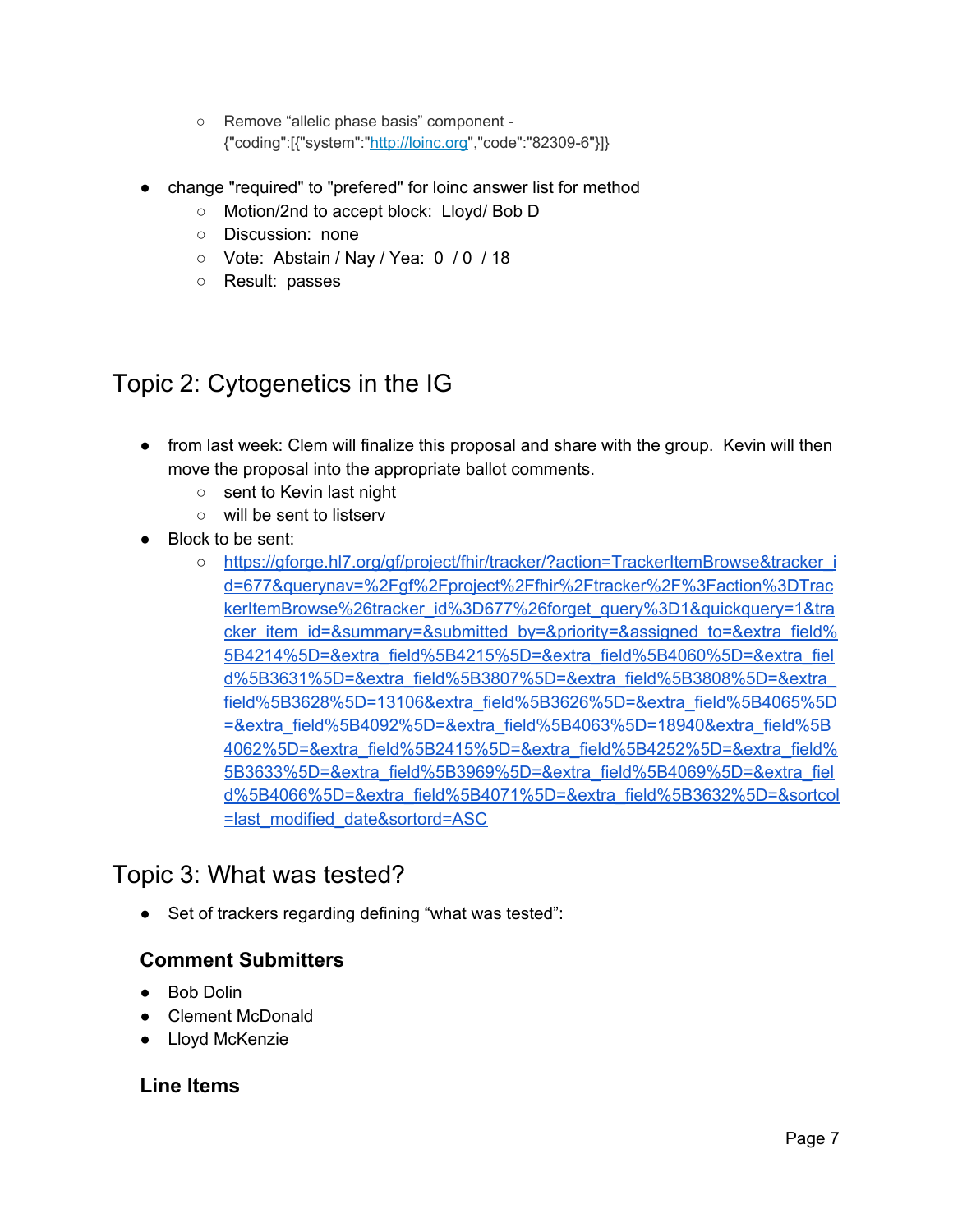● [15889](http://gforge.hl7.org/gf/project/fhir/tracker/?action=TrackerItemEdit&tracker_item_id=15889)

Properties+needed+for+range+examined+and+human+reference+sequence+assembly (Lloyd McKenzie)

- [16258](http://gforge.hl7.org/gf/project/fhir/tracker/?action=TrackerItemEdit&tracker_item_id=16258) Need+to+address+%22what+was+looked+at%22 (Bob Dolin)
- [16763](http://gforge.hl7.org/gf/project/fhir/tracker/?action=TrackerItemEdit&tracker_item_id=16763)

Comment+to+disagree+that+all+things+examined+within+range+have+to+be+represent ed+in+each+variant+-+2018-May+Genomics+%2324 (Clement McDonald)

- See FHIR subgroup minutes for discussion
- See chat.fhir.org
	- [https://chat.fhir.org/#narrow/stream/43-genomics/subject/Capturing.20Genomic.2](https://chat.fhir.org/#narrow/stream/43-genomics/subject/Capturing.20Genomic.20Panel.20Definitions) [0Panel.20Definitions](https://chat.fhir.org/#narrow/stream/43-genomics/subject/Capturing.20Genomic.20Panel.20Definitions)
- See email thread to listserv
	- subject: [clingenomics] Region studied, and region quality
- group to catch up with discussions and address later

## <span id="page-7-0"></span>Topic 4: Impact/Interp

### **Comment Submitters**

● Amnon Shabo

### **Line Items**

[16913](http://gforge.hl7.org/gf/project/fhir/tracker/?action=TrackerItemEdit&tracker_item_id=16913) Interpretation+vs.+impact+-+2018-May+Genomics+%2369 (Amnon Shabo) **In Person** Considered for Future Use

- [https://gforge.hl7.org/gf/project/fhir/tracker/?action=TrackerItemEdit&tracker\\_item\\_id=16](https://urldefense.proofpoint.com/v2/url?u=https-3A__gforge.hl7.org_gf_project_fhir_tracker_-3Faction-3DTrackerItemEdit-26tracker-5Fitem-5Fid-3D16913&d=DwMGaQ&c=C_O335FEx-vf3XHLXGN8TO1BAxpi8-UjLCbu_DQ0pZI&r=ryg_9rF5dRVeoA6Q9Ubodw&m=8F1uaqfk-3Y-affjnVBehqTwnzRNUCwUY9rC9PJh0Zs&s=wXd6BbM_imSI1vIeE8ggqmtP2z-7nnha1n_YkZSpQsE&e=) [913](https://urldefense.proofpoint.com/v2/url?u=https-3A__gforge.hl7.org_gf_project_fhir_tracker_-3Faction-3DTrackerItemEdit-26tracker-5Fitem-5Fid-3D16913&d=DwMGaQ&c=C_O335FEx-vf3XHLXGN8TO1BAxpi8-UjLCbu_DQ0pZI&r=ryg_9rF5dRVeoA6Q9Ubodw&m=8F1uaqfk-3Y-affjnVBehqTwnzRNUCwUY9rC9PJh0Zs&s=wXd6BbM_imSI1vIeE8ggqmtP2z-7nnha1n_YkZSpQsE&e=)
- Also, see attached email, and here is an additional response from Amnon:

*As for interpretation vs. impact, the issue of patient-specific vs. general knowledge is orthogonal in my mind to my ballot comment, namely – there's (1) the ontological aspect of all those terms like interpretation, impact, relevance, significance, annotation and many more, and there's (2) the utilization aspect, where indeed the information created under a title like interpretation could be pulled from a knowledgebase without taking into account the full patient context. The* latter, by the way, is rather complex to define, i.e., what's the 'full' patient context. I alluded to it *in another ballot comment that included the OMIM curated study on the NSCLC patient with two somatic mutations in the EGFR. But that's just the tip of the iceberg in this regard.*

- Bob M
	- this was already resolved as "considered for future use" by WG during May 2018 WGM
- Bret
	- thought we all agreed to figure how to represent knowledge as an artifact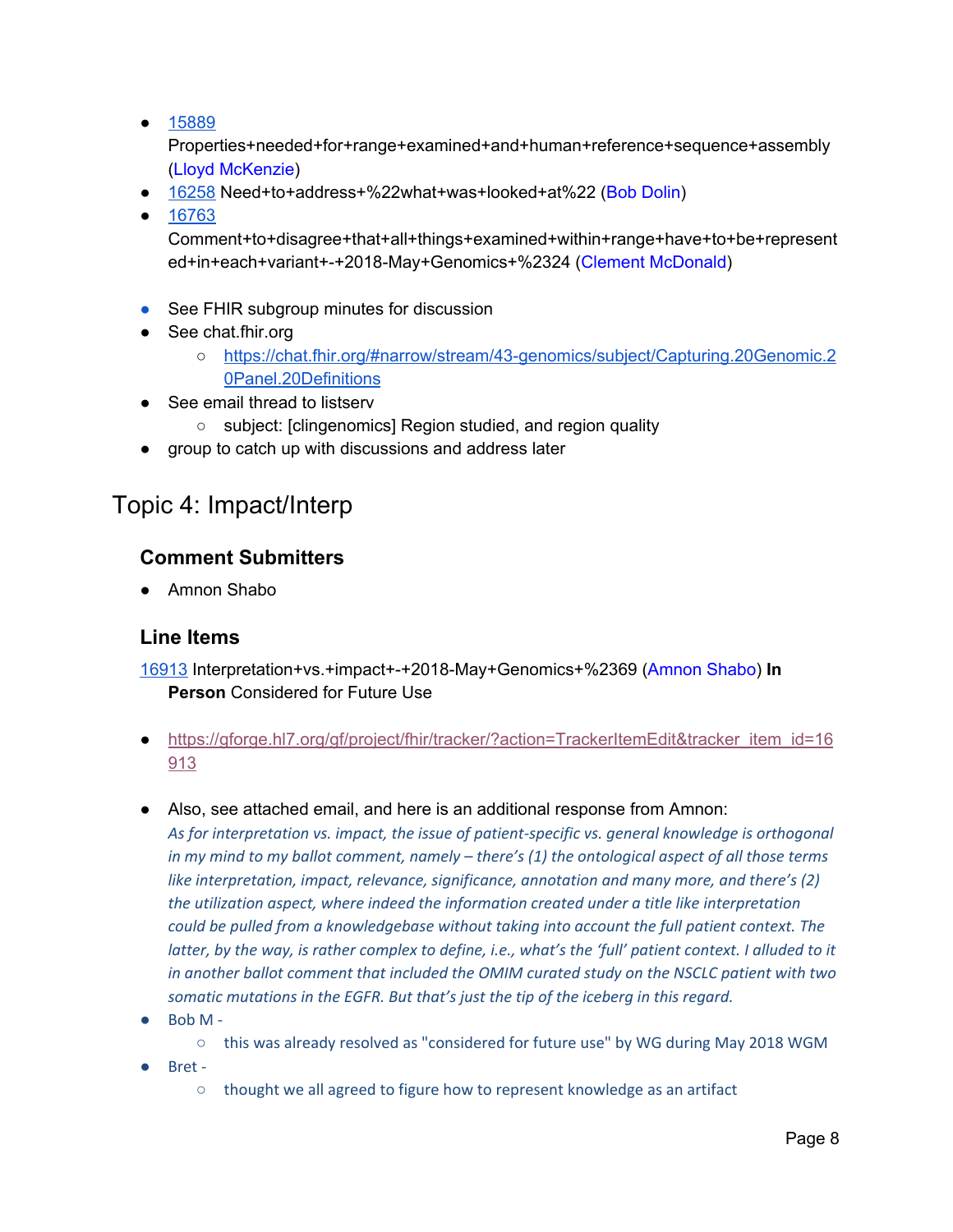- contextual, vs "this is a pathogenic or not",
- Lloyd
	- room for both types
	- need for both types
- Clem
	- motion stay considered for future use, revisit before next ballot
		- Clem/Bret
		- Discussion none
		- $\blacksquare$  abstain = 0
		- $\blacksquare$  nay = 0
		- $\blacksquare$  yea = 19
		- motion passes

## <span id="page-8-0"></span>Topic 5: New LOINC codes?

- Set of trackers regarding the new for new LOINC code, changes to some LOINC codes, and some value set/answer list questions:
- [16262](http://gforge.hl7.org/gf/project/fhir/tracker/?action=TrackerItemEdit&tracker_item_id=16262) Change+LOINC+answer+list+for+complex+variant+type (Bob Dolin)
	- persuasive with mod
	- Bob D will provide final mod description
	- marked waiting for input
- [16264](http://gforge.hl7.org/gf/project/fhir/tracker/?action=TrackerItemEdit&tracker_item_id=16264) Modify+dna-chg-type+answer+list (Bob Dolin)
	- Bob D will provide more concrete suggestions
	- marked waiting for input
- [16272](http://gforge.hl7.org/gf/project/fhir/tracker/?action=TrackerItemEdit&tracker_item_id=16272)

Revise+answer+list+for+Genotype+Medication+Efficacy+Impact+profile+%28LOINC+51 961-1%29 (Bob Dolin)

- Clem took from publication received from Bob Freimuth
- Bob F answer list did not come from CPIC, and CPIC doesn't have one similar that we should use
- Andrea need to be careful about changing anything CLIA requires re answer lists
- Bob D will resend Shennon's email about this
- marked waiting for input
- [16180](http://gforge.hl7.org/gf/project/fhir/tracker/?action=TrackerItemEdit&tracker_item_id=16180) Inherited+Disease+Pathogenicity+-+Must+have+mode-of-inheritance+value+set (Kevin Power)
- [16183](http://gforge.hl7.org/gf/project/fhir/tracker/?action=TrackerItemEdit&tracker_item_id=16183) Computable+Genetic+Finding+-+Region+name+LOINC+is+not+correct (Kevin Power)
- [16184](http://gforge.hl7.org/gf/project/fhir/tracker/?action=TrackerItemEdit&tracker_item_id=16184) Genetic+Impact+-+Need+LOINC+code+for+level+of+evidence (Kevin Power)
- [16239](http://gforge.hl7.org/gf/project/fhir/tracker/?action=TrackerItemEdit&tracker_item_id=16239) Need+an+Observation.code+for+DescribedVariant (Kevin Power)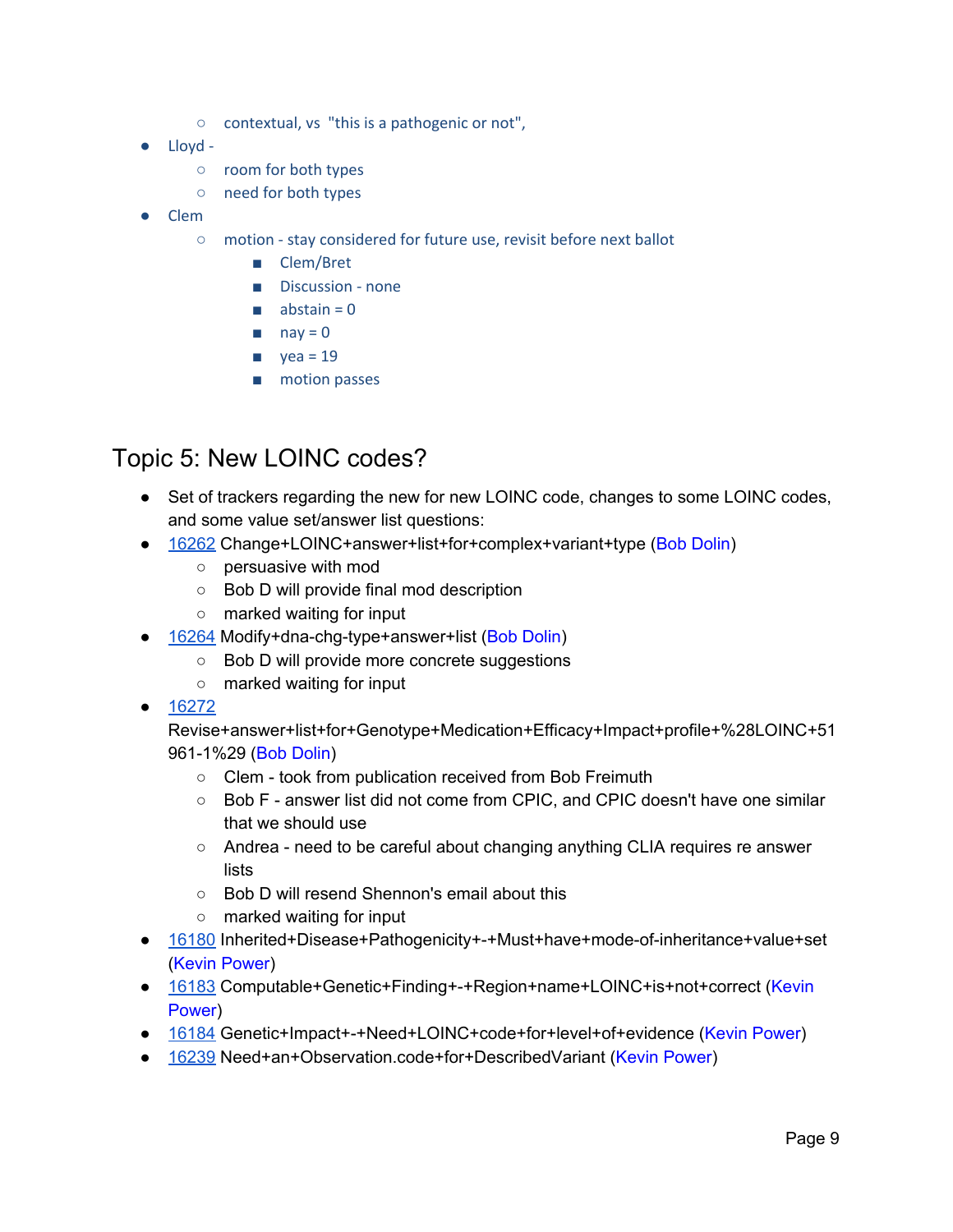● [16242](http://gforge.hl7.org/gf/project/fhir/tracker/?action=TrackerItemEdit&tracker_item_id=16242)

DescribeVariant.component%28Simple+var+ID%29+LOINC+code+is+for+%22Discrete %22+Variant (Kevin Power)

- [16244](http://gforge.hl7.org/gf/project/fhir/tracker/?action=TrackerItemEdit&tracker_item_id=16244) Need+a+LOINC+for+Coordinate+System (Kevin Power)
- discussed three issues, see above ([16262,](http://gforge.hl7.org/gf/project/fhir/tracker/?action=TrackerItemEdit&tracker_item_id=16262) [16264,](http://gforge.hl7.org/gf/project/fhir/tracker/?action=TrackerItemEdit&tracker_item_id=16264) [16272\)](http://gforge.hl7.org/gf/project/fhir/tracker/?action=TrackerItemEdit&tracker_item_id=16272)

## <span id="page-9-0"></span>Topic 6: Compare Sequence and Observation

[https://docs.google.com/spreadsheets/d/1z4DodoLYawW-s0jbFKQg\\_xpwir8rEORkNjMfemvqxE](https://docs.google.com/spreadsheets/d/1z4DodoLYawW-s0jbFKQg_xpwir8rEORkNjMfemvqxE0/edit#gid=0) [0/edit#gid=0](https://docs.google.com/spreadsheets/d/1z4DodoLYawW-s0jbFKQg_xpwir8rEORkNjMfemvqxE0/edit#gid=0)

● not discussed

<span id="page-9-1"></span>**Chat** 

●